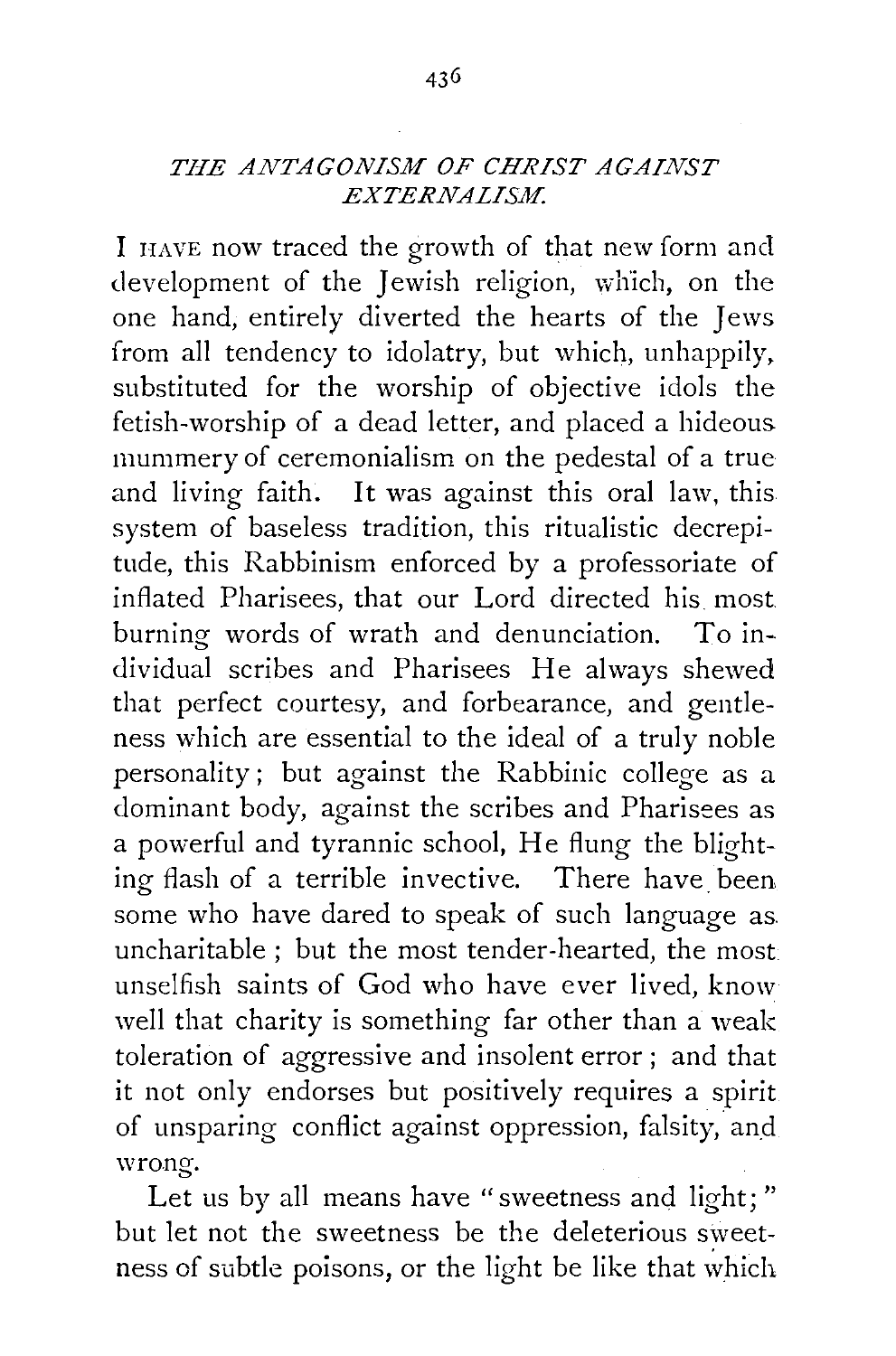plays over the iridescence of stagnant pools. Times there are when serene magnanimity and' playful good temper must be replaced by passionate indignation and burning moral resentment; and it has been remarked as a reiterated lesson of history, that when an age is very indifferent, and a religion very corrupt, more will be effected by the " divine brutality" of a Luther than by the polished irony of an Erasmus or even by the genial tenderness of a Melancthon.

If then Christ's rebukes of the Pharisees be studied it will be found that his charges against their system are fundamentally reducible to two, namely:-(I) The unprofitable *minuteness-* the washings of cup and platter, the tithings of mint and anise and cummin-which made the oral law an intolerable burden to the life and conscience. (2) The utter hypocrisy of the system, manifested by the fact that it "transgressed" or "made of none effeot" the very law which it proposed to reverence ; and that so far from accomplishing its avowed purpose of " raising a hedge about the law," it destroyed that hedge of simple obedience and natural reverence which might otherwise have existed, and left the sacred vineyard defenceless, for every wild boar to devastate, and for every little fox to spoil.

I. The first of these charges—the charge of  $u_{1}$ profitable minuteness—needs no confirmation. The truth of it is patent to the most superficial glance at the regulations of which any treatise of the Talmud is full. It is the natural and inevitable result of the multitudinous precepts, the endless and constantly conflicting Halachôth, of which I have given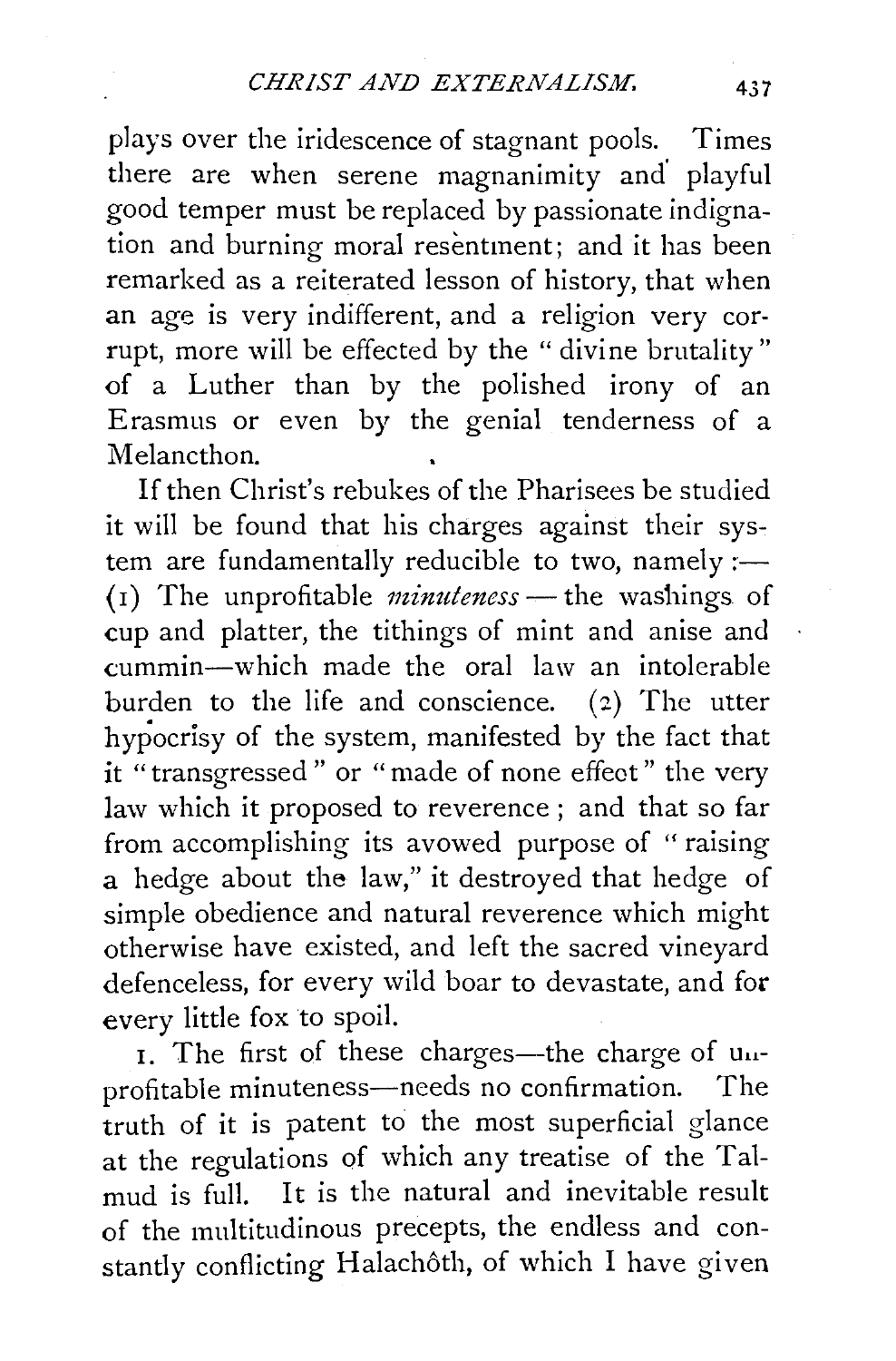some specimens in the preceding papers. The motto to the Talmud might well be that condemnation of its spirit which Jesus uttered, "Finely do ye do away with the commandment of God, teaching for doctrine the commandments of men." Rabbis might revel in a superstitious scrupulosity which demanded a far less painful sacrifice than would have been required by the obedience of the heart; but the poor  $\overline{Am}$  ha*arets-the* "unlearned men" whom they so insolently despised-would find it impossible to master the tedious length and labyrinthine intricacy of a system . of casuistry the most recondite and the most profoundly worthless which has ever weighed like an incubus on the religion of any people. The sudden and energetic outburst of St. Peter, against the system which he, like every other *]* ew, had been trained so intensely to reverence, was but the utterance of a sentiment which lay unexpressed in many a heart. It was not the Mosaic system alone, but the Mosaic system as interpreted by those authorized exponents who alone at that day possessed the ear of the people, which St. Peter 1 branded as "a yoke which neither our fathers nor we were able to bear." Peter and John had already been contemptuously dismissed by the Sanhedrin as " mere ignorant nobodies,"<sup>2</sup> and the complaints which Peter so boldly uttered in the synod at Jerusalem, however offensive they may have sounded to the Pharisaic party, must have awoke a powerful echo in the hearts of many of the *Amharats£m* who heard them.

A story from a Talmudic book 3 may however

<sup>2</sup> Ibid. iv. 13. *dypapparol kal lotaral*. 3 Jalkuth Simeon, f. 229. 4. (Schöttgen in Acts *xv.* 10.)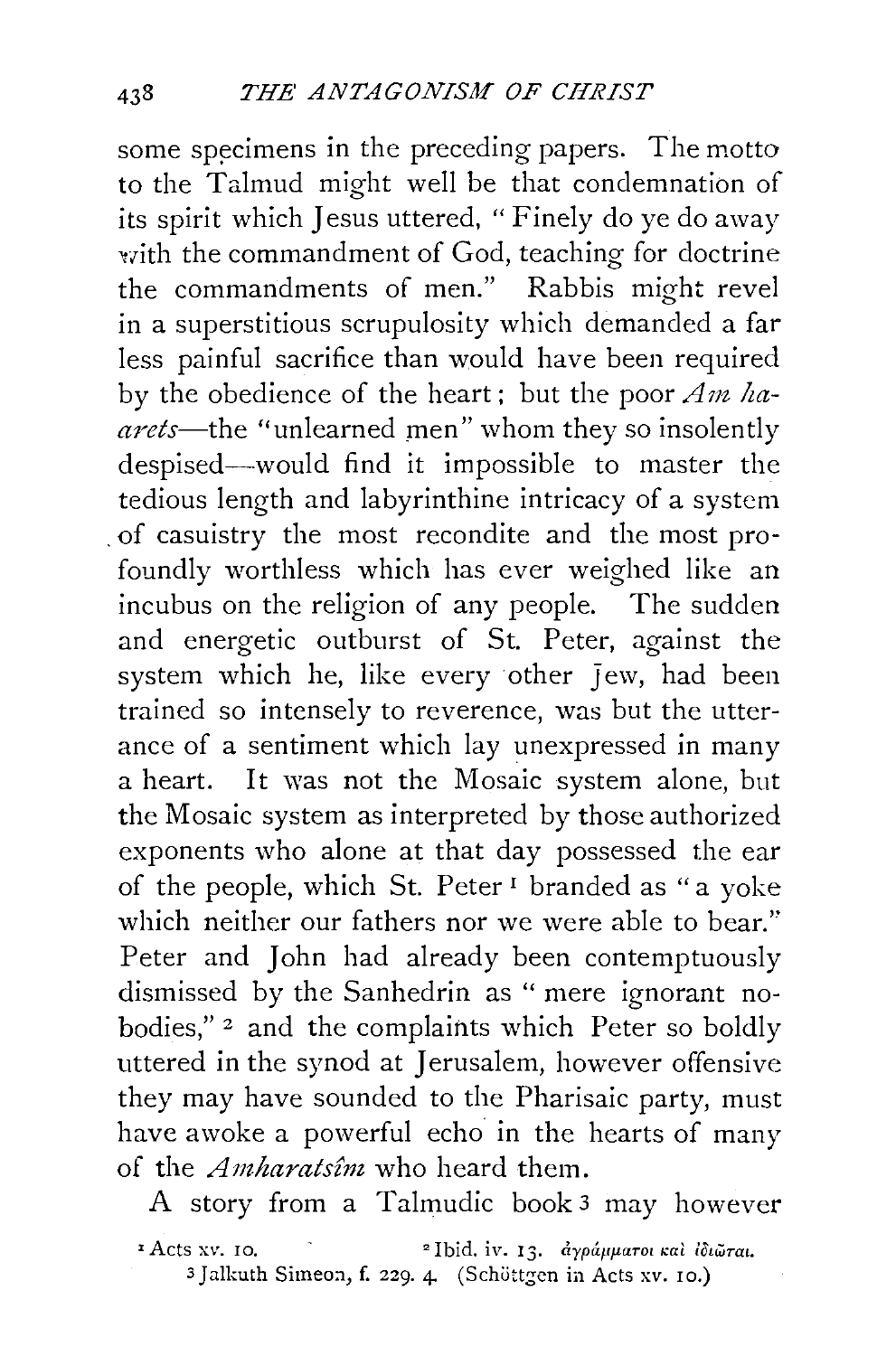serve to illustrate the unexpressed feeling which must have been smouldering in so many minds. Korah, the schismatic of the wilderness. is there introduced telling the following story. " There was a widow who had two orphan daughters. She had a field, and when she wanted to plough it, some one came and said to her, 'Thou shalt not plough with an ox and an ass.' 1 When she wanted to sow, he said, ' Thou shalt not sow with diverse kinds of seeds.' <sup>2</sup> When she wanted to reap, he said, 'Thou shalt leave handfuls and a corner for the poor.' 3 When she was preparing her threshing-floor he said, ' Give me the *terumah* 4 and the first and second tithes.' She met all his demands, add then [not liking all this interference] sold her field and bought two ewes, that she might get clothing from their wool, and some gain from their lambs. When they lambed, came Aaron, and said, 'Give me the first-fruits, for thus saith God to me, "Every firstling that opens the matrix is mine."'<sup>5</sup> She gave him the two lambs. When the shearing came, he said,' Give me the firstfruits of the shearing.' She did so, and then said, ' I cannot stand before this man. I will kill my ewes and eat them.' After she had killed them, he came and said, ' Give me the shoulder and the breast.' 6 The woman said, ' Am I not free from this man even after I have killed my ewes? Lo! I make these a *Cherem* - consecrated to God.' Then Aaron said, ' It is *all* mine, for God hath said, " Every thing devoted in Israel shall be thine." '7 So he took it all

<sup>1</sup> Deut. xxii. 10. <sup>2</sup> Ibid. xxii. 9. <sup>3</sup> See Lev. xix. 9, 10. 4 A general word for gifts to the priests. See Exod. xxv. 2. Lev. vii. 32, &c.

*5* Exod. xxxiv. 19. *6* Ibid. xxix. 27, &c. 'i Num. xviii. 14,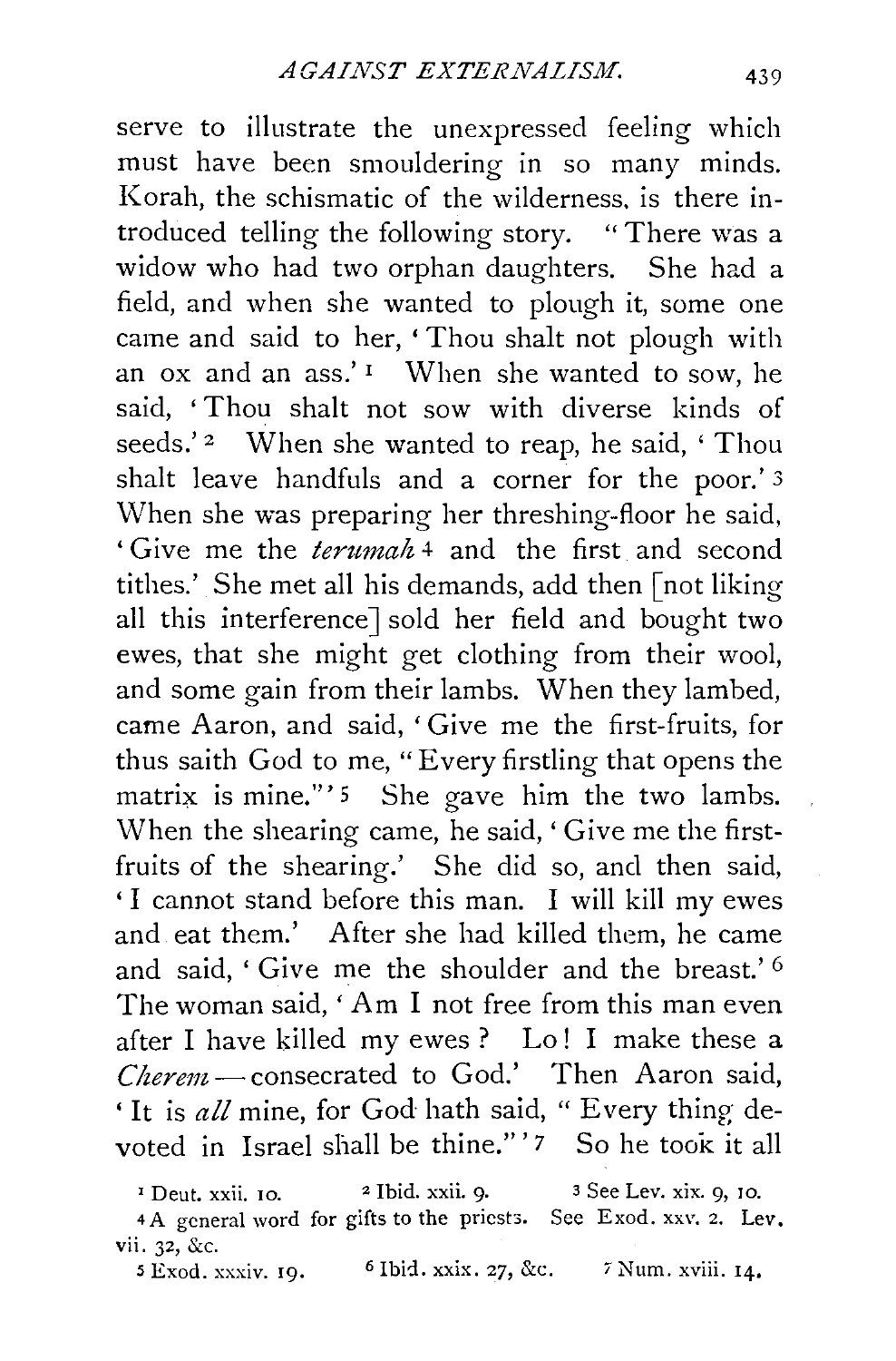and departed, and left the widow and her daughters weeping."

Indeed, how could any yoke be otherwise than grievous which, according to the Rabbis, involved obedience to  $583$  precepts ; namely,  $218$  affirmatives, being as many as the limbs in the body, and 365 negatives, as many as the days in the year? Even in Palestine it was difficult enough to keep such a multitude of laws and observances, apart from the innumerable inferences deduced from them ; but how infinitely more difficult was this task for those myriads of Jews who, living in heathen lands, came into daily collision with inevitable circumstances, which in thousands of ways involved the possibility of ceremonial pollution. His *cophinus foenumque, supel* $lex$ <sup>1</sup>—the invariable basket and bag which the Jew carried with him in heathen countries, to keep his food from pollution-was but a very small part of the hourly trouble entailed upon him by rules which became more stringent in the letter as they became more and more forgotten in spirit.

2. But besides a strong reprobation of these burdensome and unmeaning minutiæ, the second charge of Christ against the Rabbinic system was that it was stained through and through with that worst kind of  $hyporisy$  which secretly undermines and destroys that which it places in the forefront of its professed reverence. The loud exclamations of eminent Rabbis against the methods of Rabbi Akibha, which I have already quoted, shew that some of the Rabbis themselves were well aware of the possible abuses of their .system, and of the excessive lengths of extravagance

" Juv. *Sat.* iii. 14.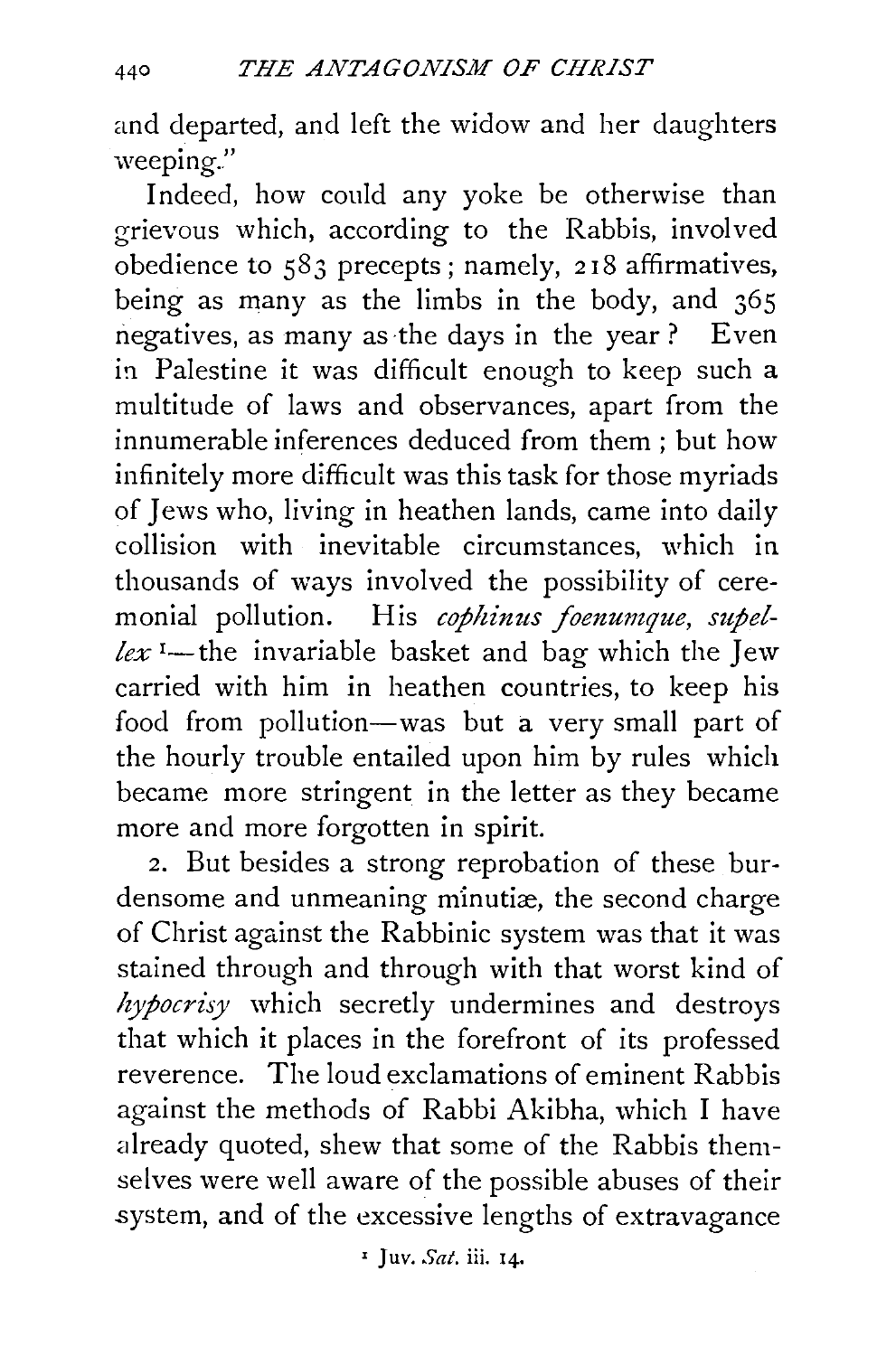to which it was gradually pushed. Yet the forty-two rules of Akibha were but expansions of those seven middoth and of that general style of exegesis which, before the Christian era, had received the entire sanction of Hillel and Shammai, and which was the prevalent erudition in the days of our Lord. And the great majority of the Rabbis were easily reconciled to any amount of hair-splitting and tampering with the text of Scripture, because they had accepted without question the stupid fiction as to the Sinaitic origin of the oral law, and had been trained from infancy to attach the extremest value to worthless Halachôth, the knowledge of which had cost them years of labour to acquire. They were not likely to give up a system their identification with which constituted their main importance in the eyes of the multitude, and won for them the intense devotion of troops of admiring disciples. A few illustrations from the Talmud will alike support and illustrate the remarks I have been making.

(1) It is laid down by eminent Jewish doctors,<sup> $I$ </sup> that just as the law of the Sabbatic year was published on Sinai, so also were its minutest details and inferences. This was held to be so absolutely true, that even Moses is only supposed to be handing down rules already known to Abraham. "We find," says the Mishnah, "that our father Abraham practised the entire law before it was promulgated, since Scripture gives him this testimony, 'Abraham has obeyed my voice, observed my precepts, laws, and ordinances."<sup>2</sup> In the Gemara of the Tract Yoma, 3

<sup>1</sup> See the Boraitha, quoted by Rashi on Lev. xxv. I. (Weil, Le *Judaisme*, *iii.* 263.) <sup>2</sup> Kidûshîn, f. 4. <sup>3</sup> Weil, *ubi supra.* 

المتأثر المتو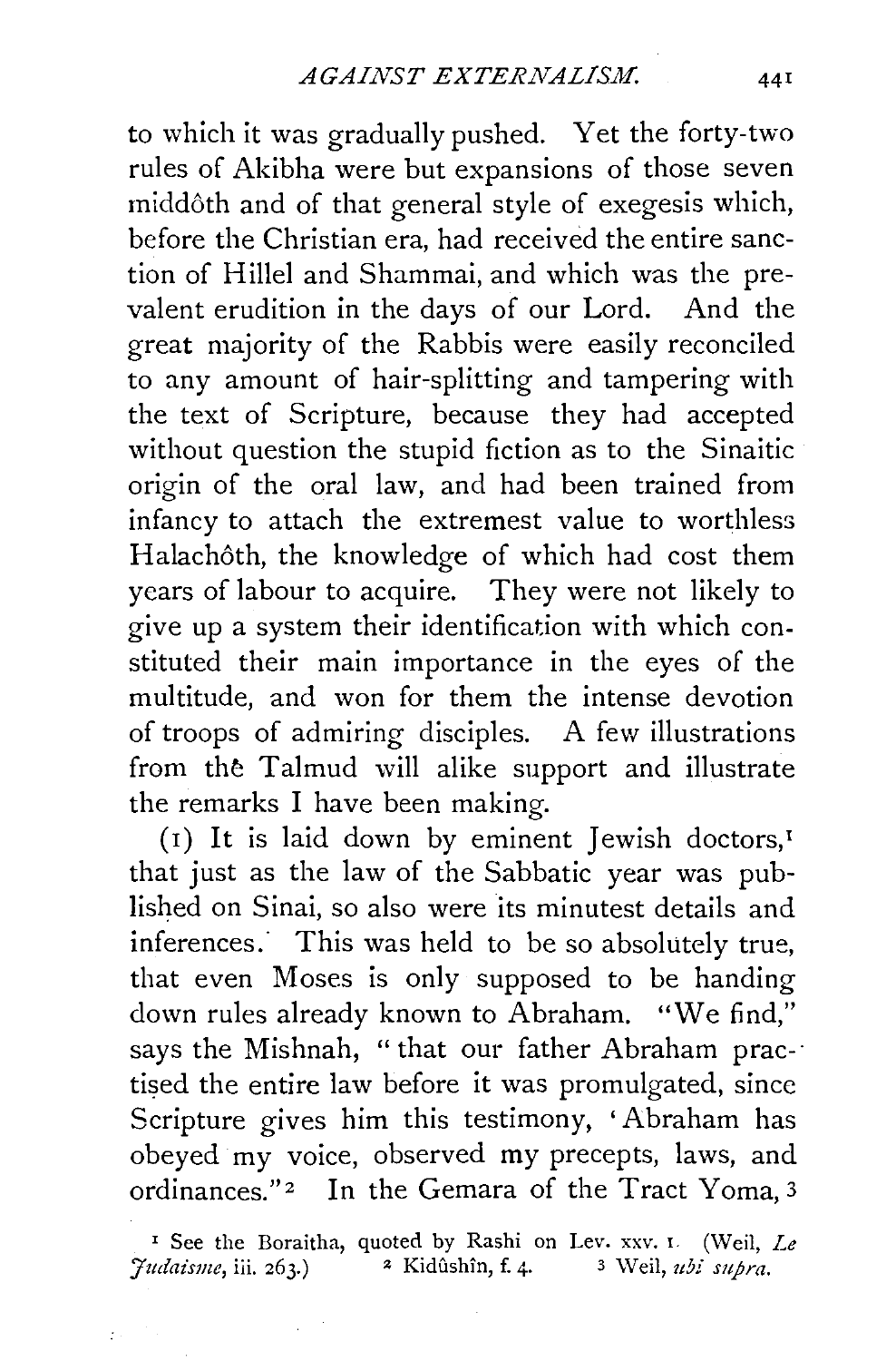we find "Abraham practised not only all that is contained in the *written* law, but all the *oral* law, even up to the purely Rabbinic precept of the *Erz1blt Tabsldllln* 1 [or ' mixture' respecting the cooking of food] ; for it is said, ' He observed my *laws,'* in the plural, indicating the union of the written and the oral law." A later Talmudist may well ask whether it is possible to take this precept literally, considering that in Abraham's time no festivals had been yet instituted? The answer to the query is that Abraham shewed himself as careful an observer of the religious and moral law *as* if he had already known it in its least details.

(2) But a certain misgiving as to the tendency of this "tradition as old as Sinai"—this *Halachah le-Mosheh Missinai*-joined to a profound belief in its importance, are most strikingly seen in the following anecdote from the Menach6th. "When Moses ascended to heaven to receive the Tables of the Law,

<sup>r</sup>When a festival fell on the eve of the Sabbath, the oral law declared it to be unlawful to bake or cook on that day what was to be eaten on the morrow. Ordinarily the difficulty would have been obviated by the very simple and summary evasion of cooking on the feast-day more than was actually wanted for the day, and making believe that it was accidentally left over. Thus, the Rabbis say, "A woman may fill a pot with meat, though she only wants one piece. A man may salt a great many pieces of meat, though he only wants one," &c. But in *this* instance, curiously enough, this particular evasion was forbidden. What then could be done? The *Erûbh*, or "mixture," came in, which, to distinguish it from the other precious hypocrisies of the same kind, was called *Erûbh Tabshîllîn*. It consisted in the master of a family taking a cake, and a piece of meat, fish, &c., handing it to some one who stood by--who was supposed ideally to represent all the other Jewish inhabitants of the city--and saying, "Blessed be Thou, 0 Lord God, ... who hast sanctified us, ... and *commanded us concerning the mixture.*" By this "mixture" it became lawful to prepare any food on the festival for the Sabbath (Levi's Prayers, v. 4, 5).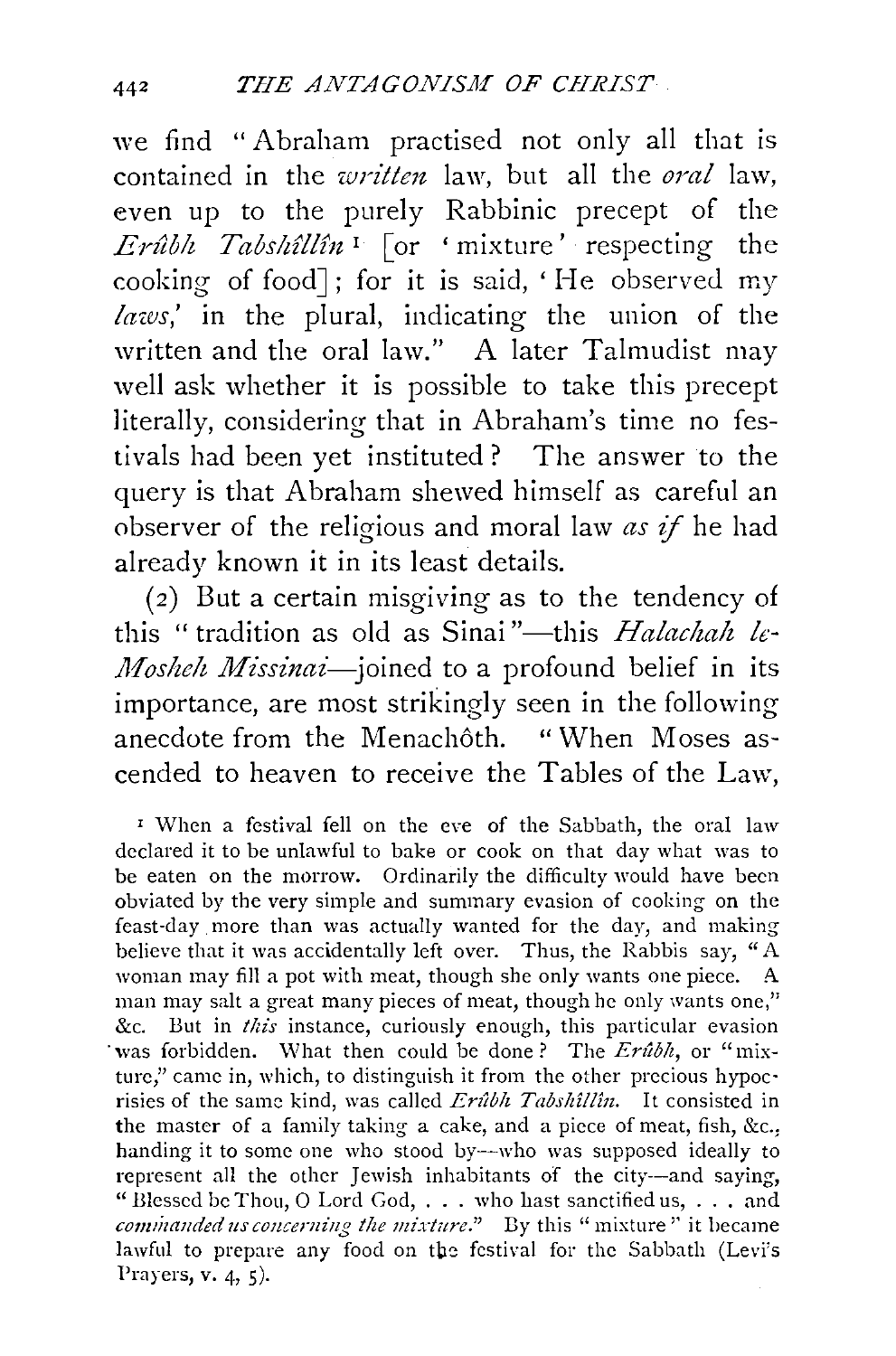he found Jehovah engaged in putting the tittles<sup>1</sup> to the letters of the Thorah. ' What is the meaning,' asked Moses, 'of this crowning of the simple letters?' ' It is,' the Lord answered him, ' because, generations after your time, there shall rise a man named Akibha Ben Yoseph, who will know how to derive mountainloads of Halachôth from every corner and angle of a letter.' 'May I see him?' asked Moses. 'Retire backwards, and you shall see him.'<sup>2</sup> Moses retires a little, and in vision sees and hears the illustrious doctor, but does not understand him. He is deeply saddened by this fact, when he hears one of the Rabbi's pupils ask him, 'Rabbi, whence is this assertion derived ?' ' *It* is,' answered Akibha, 'an *Halachah revealed to Moses on Sinai.'* And on hearing these words, Moses recovered his tranquillity of mind." 3

Now the *hypocrisy* of the Rabbinic system consisted in thus professing unbounded allegiance to the Mosaic legislation, while yet, for their own social or individual convenience, they contrived all kinds of methods which not only violated the letter of it,

<sup>I</sup> Kepaia, the horns and tips of letters; such, for instance, as distinguishes  $\tau$  from  $\tau$ , or  $\tau$  from  $\tau$ , or  $\tau$  from  $\tau$ . About these tittles, the Jews used to say, if any one in Deut. vi. 4 changes Daleth  $(7)$  into Resh (7), he will shake the universe, for then he makes God not one (אחד), but false (אחר). So in Lev. xxii. 32, if any one changes Cheth ( $\pi$ ) into He ( $\pi$ ), he shakes the universe, for then he says, "Thou shalt not praise (יהללן) the name of the Lord," instead of "Thou shalt not profane (יחללו) the name of the Lord," &c. Vajikra Rabba, f. 162, I. (Schottgen in Matt. v. IS.) 2 *I.e.,* see a proleptic and antenatal vision of him. The Jews be-

lieve or imagine that the souls of all the Jews as yet unborn were summoned to Sinai to hear the law.

3 McnachOth, zS. (Weil, *Le Judaisme,* iii. z68.)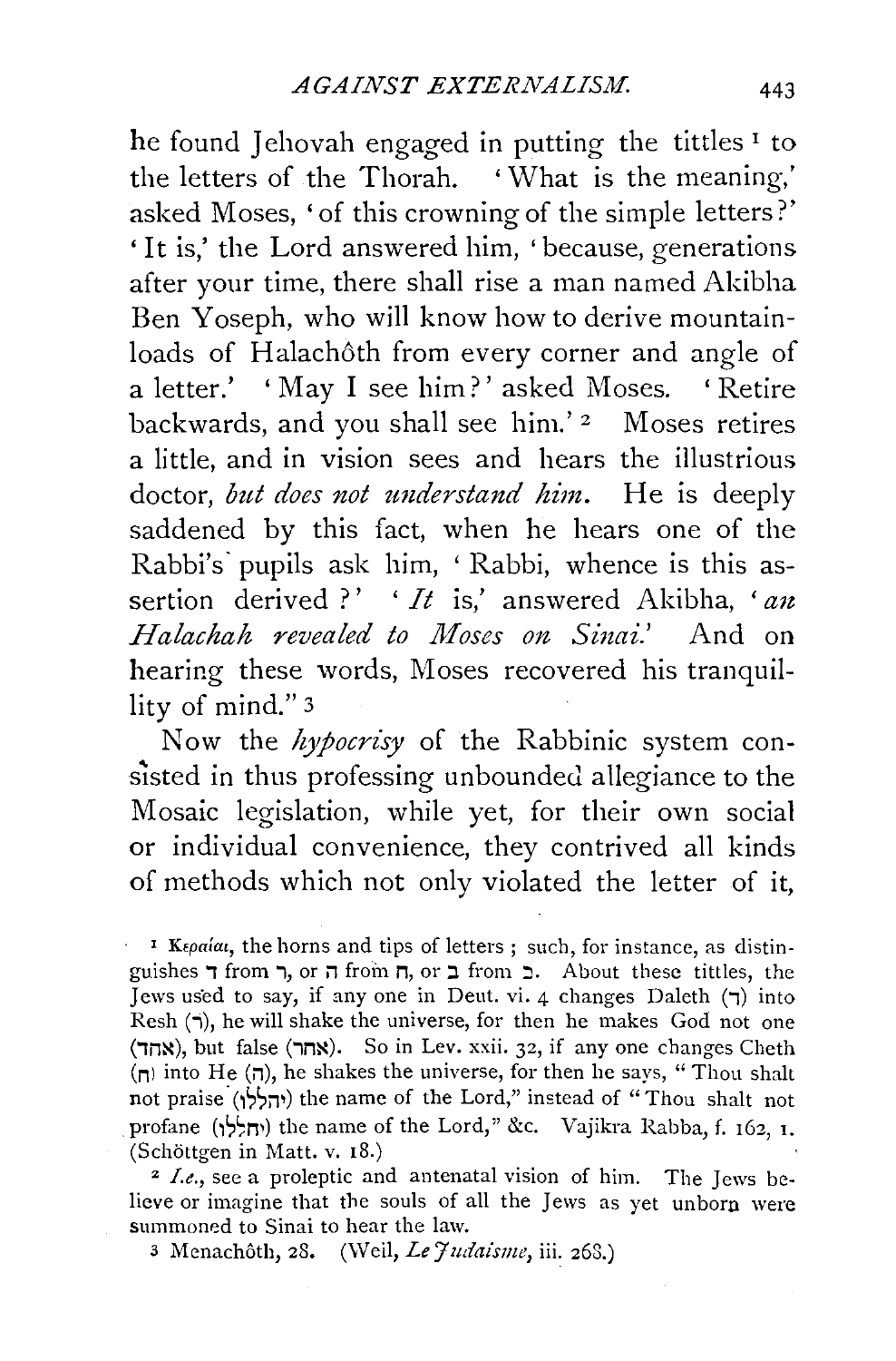but also nullified the very principles which it was intended to support. 1

Thus, if there was one regulation more than another which was significant of the aim of the Mosaic system. it was the law about the Sabbatic year. That law was intended to lay an axe at the root, not only of all greed and avarice, but also of the commercial spirit, from which greed and avarice so frequently arise. It was clearly the design of the Mosaic law to teach the Jews, by its entire scope even more than by separate regulations, that they were to be *in* the world of the nations, but not *of* it, and that their public and private institutions were to be based on hopes and desires which had no resemblance to the common life of the Gentile world. And since commerce is the great leveller of distinctions, the great unifying force in society, Moses discouraged by all possible means the commercial intercourse, which would have been certain to issue in cosmopolitan views. And in order that there might be no commerce between Israel and other nations, he tried to crush all tendency to it, by rendering it all but impossible among the children of Israel themselves. Mosaism is, in its genius and colouring, essentially agricultural, and the "merchant" became almost a synonym for the Midianite or the Canaanite.<sup>2</sup> Nothing at all resembling the ordinary rules of commerce could have flourished among a people to whom it had been promulgated as a sacred obligation that they should, at the return of every seventh year, regard every debt as cancelled, re-

<sup>I</sup> See the Talmudic treatises, Erûbhîn and Moed Katôn.

<sup>2</sup> Thus, in the Targum of Jonathan, the word "trader" is substituted for "Canaanite,'' in Zech. xiv. 2 r.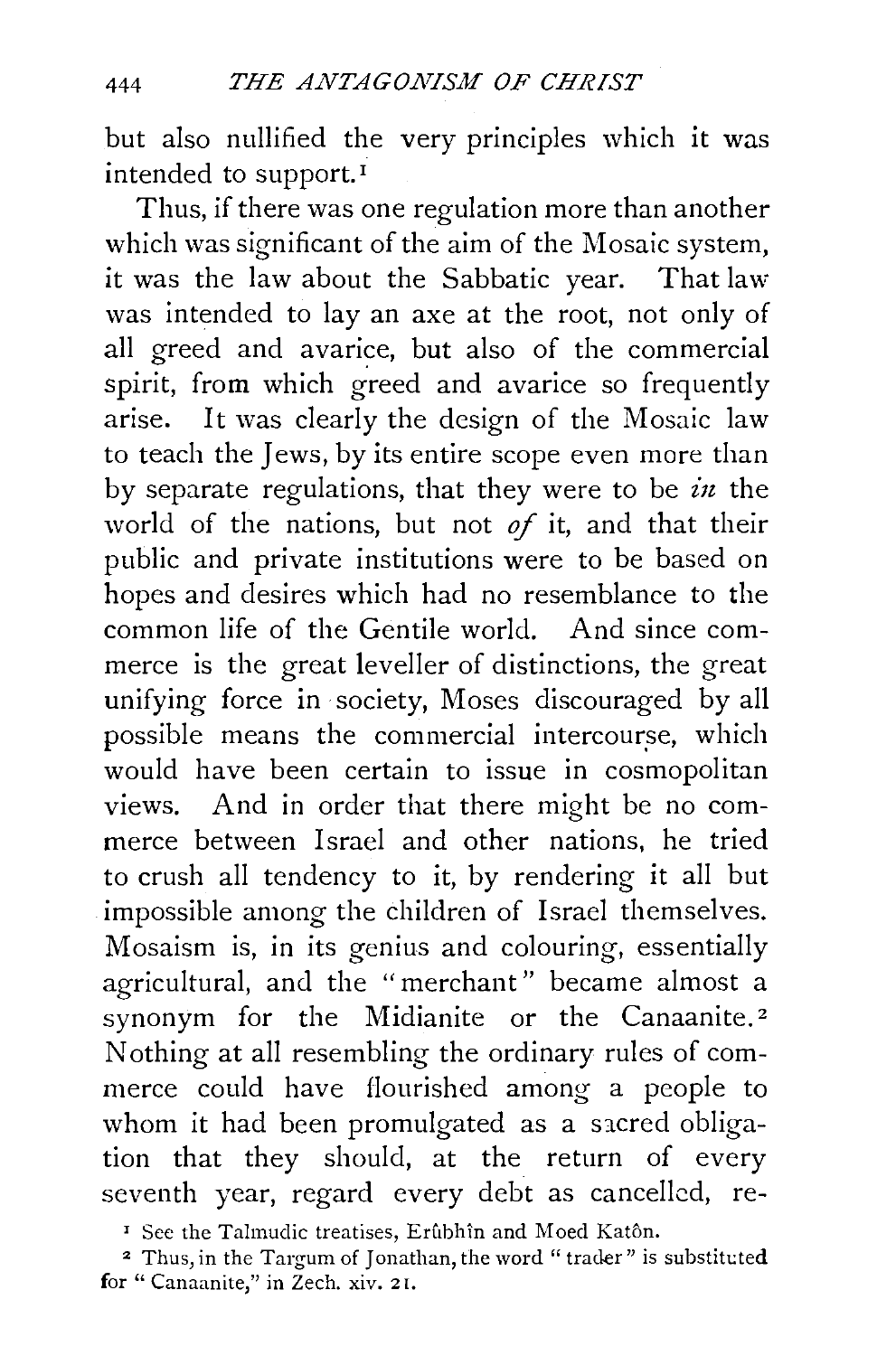store every field or house that they had purchased, and set free every Hebrew slave, unless he demanded a voluntary servitude. Such institutions would only be possible in a very early and almost rudimentary stage of society; they could only be maintained in their sincerity among people who were animated with that glow of religious enthusiasm which has ever been evanescent in proportion to its early warmth. By the confession of the Jews themselves, the rigid institution of the Sabbatical year 1 fell into early and total desuetude, even while Israel and Judah were still independent, and mainly agricultural, kingdoms. . But after the Exile and the Dispersion, the Jews, in every corner of the civilized world, developed that prodigious commercial activity, and that remarkable financial genius, which shewed that, up to that time, the natural instincts of the race had been diverted into uncongenial channels. The ·Jews rapidly Lecame-what they still continue to be - the middle-men, the bankers, the usurers, of every country on the shores· of the Mediterranean. Nor was it possible that the Hebrews of Palestine should not be influenced by the general characteristic of their race throughout the world. Here, then, was a point in which the Mosaic law came into direct collision with the national determination. Now, an honest people would, under these circumstances, have given up their commercial pursuits in deference to the law which they professed to adore above all things, or would have frankly confessed that the provisions of the law were antiquated

<sup>&#</sup>x27; The Jews hold that the Captivity lasted seventy years, that "the land might enjoy her Sabbaths," *i.e.*, all the Sabbatical years which. they had neglected for 490 years.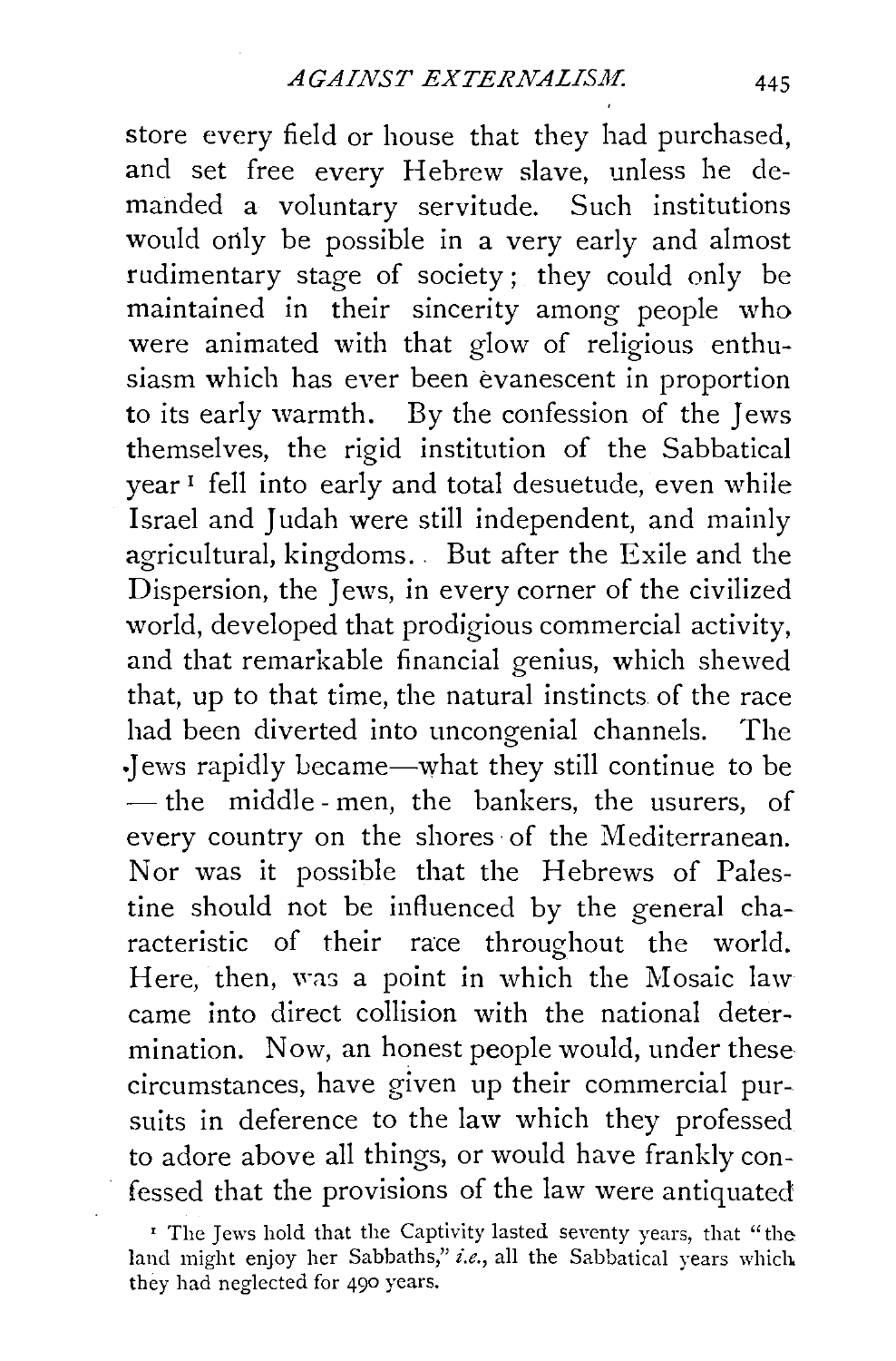and obsolete; and that, in these particulars, they must be regarded as null and void, because they had been superseded by the necessities of society or refuted by the logic of facts. But the Jewish Rabbis followed neither course. They were like those heathen who chalked over the black spots upon a victim, in order to pass it off as white, and so to cheat their facile deities. Hillel, even Hillel, provided the Jews of his day with a notable subterfuge whereby they could, as it were, *deceive* God by the semblance of obedience *to* the law, "and yet pursue, at will, their own devices. This plan was called *Prosbol* (arter), and simply consisted in pretending to reverence and carry out the law, while really going through a preconcerted farce. The creditor would simply say to the debtor, "This being the Sabbatic year, I release you from your debt;" whereupon, as prearranged, the debtor would say, " I am much obliged to you, but I prefer to pay it." Did the Jews refrain from laughing in their sleeve while they thus "honoured God with their lips," and "denied Him in their double hearts" ? while they thus elevated the law into a fetish, and unceremoniously pushed the fetish aside when it interfered with their intentions ?

It was the same with the Sabbath. In the Gospels alone are recorded six fierce disputes of the Pharisees with Christ because He performed works of mercy, involving no labour whatever, but conflicting with some of their *abhoth* and *toldoth,* 1 on the Sabbath day. Yet they never stuck at any "management," however transparently deceitful, which enabled them to do what they liked to do on the Sabbath. Thus,

· 1 See my " Life of Christ," i. 433-435, for explanation of these terms.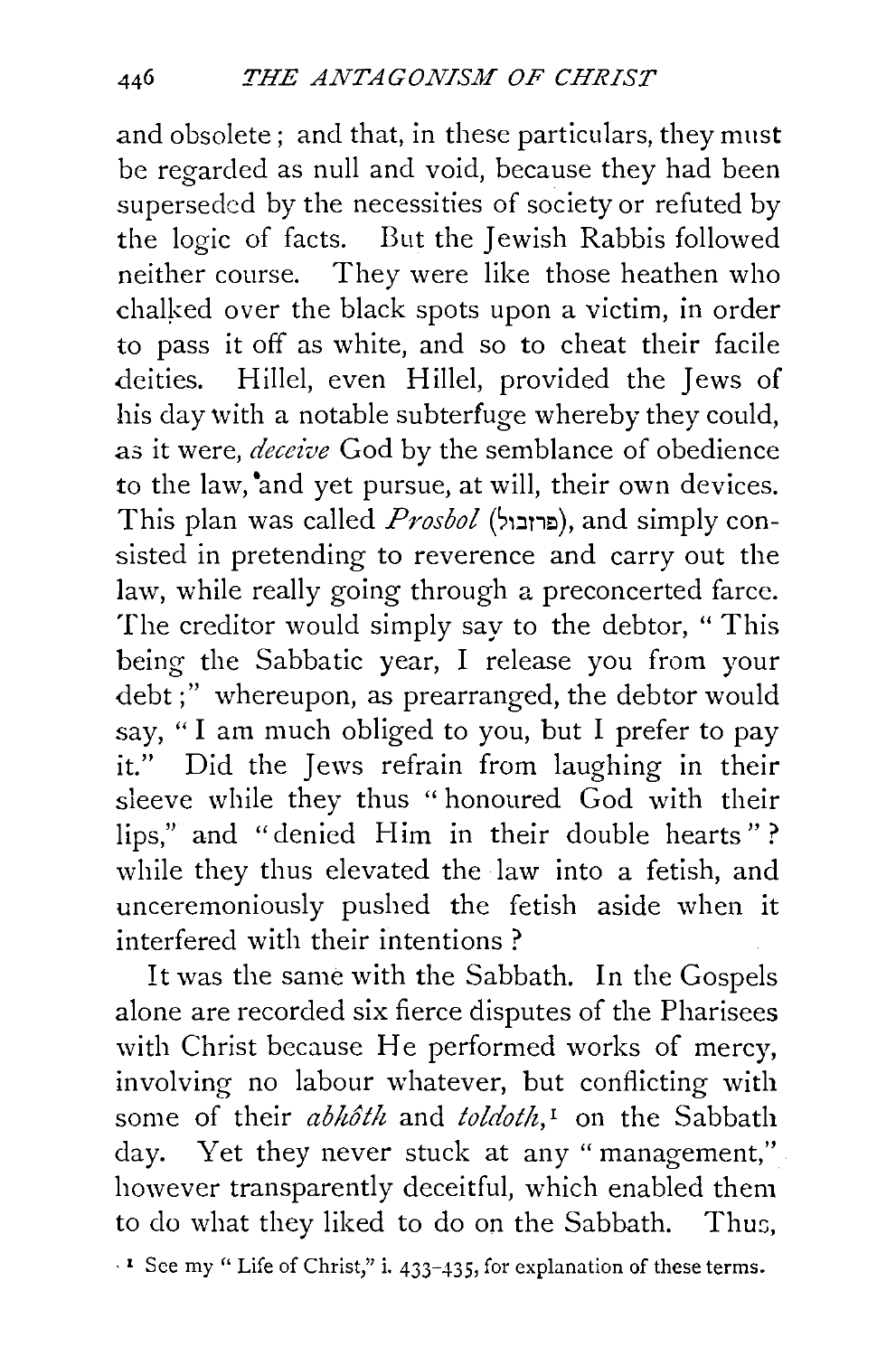by .a wonderfully intricate deduction, they had got their rule that no one on the Sabbath was to walk more than two thousand vards.<sup>1</sup> Now, one of their chief pleasures was to dine with each other on the Sabbath, but as their houses were often more than a Sabbath day's distance, and as in any case no burden, however small, could be carried on the Sabbath, what were they to do ? Forego their pleasure ? *That*  never occurred to them. The Sadducees, with defiant boldness, quietly announced that their meals might practically be regarded as an extension of the .temple worship, and therefore claimed for them the famous exemption of, "No Sabbatism in the temple ;" and, without further ado, proceeded to feast with each other as much as they liked. The Pha risees treated the difficulty with deceitful scrupulosity .and hypocritic evasiveness. By putting up lintels and doorposts at the end of streets, they regarded the whole length of a street as being, *pro tanto*, a single house, and in a house or "private jurisdiction" *-{i.e.,* any place surrounded by walls ten handbreadths high) the rule was that a thing might be moved the whole length of the place, even though it were many miles. Since, however, in a "public jurisdiction," or in what they called a *karmelith,* things might not be moved more than four ells, a new device was ready

<sup>1</sup> The way in which they got at this rule is so illustrative of Rabbinic .exegesis, that it should be mentioned here. In Exodus xvi. *29* a Jew is forbidden on the Sabbath to "go out of his place"  $(m \hat{a} k \hat{\theta} m)$ , and in Exodus xxi. 13 the accidental homicide has a place  $(m \hat{\alpha} k \hat{\delta} m)$  appointed to which he can flee; and this place, before the existence of refuge cities, was to be the Levitical suburb, which was z,ooo yards from the camp. Since, then, the accidental homicide did not violate the Sabbath by going 2,000 yards, by one of Hillel's *middôth*—the rule, namely. of "analogy"-it was allowed to all other people.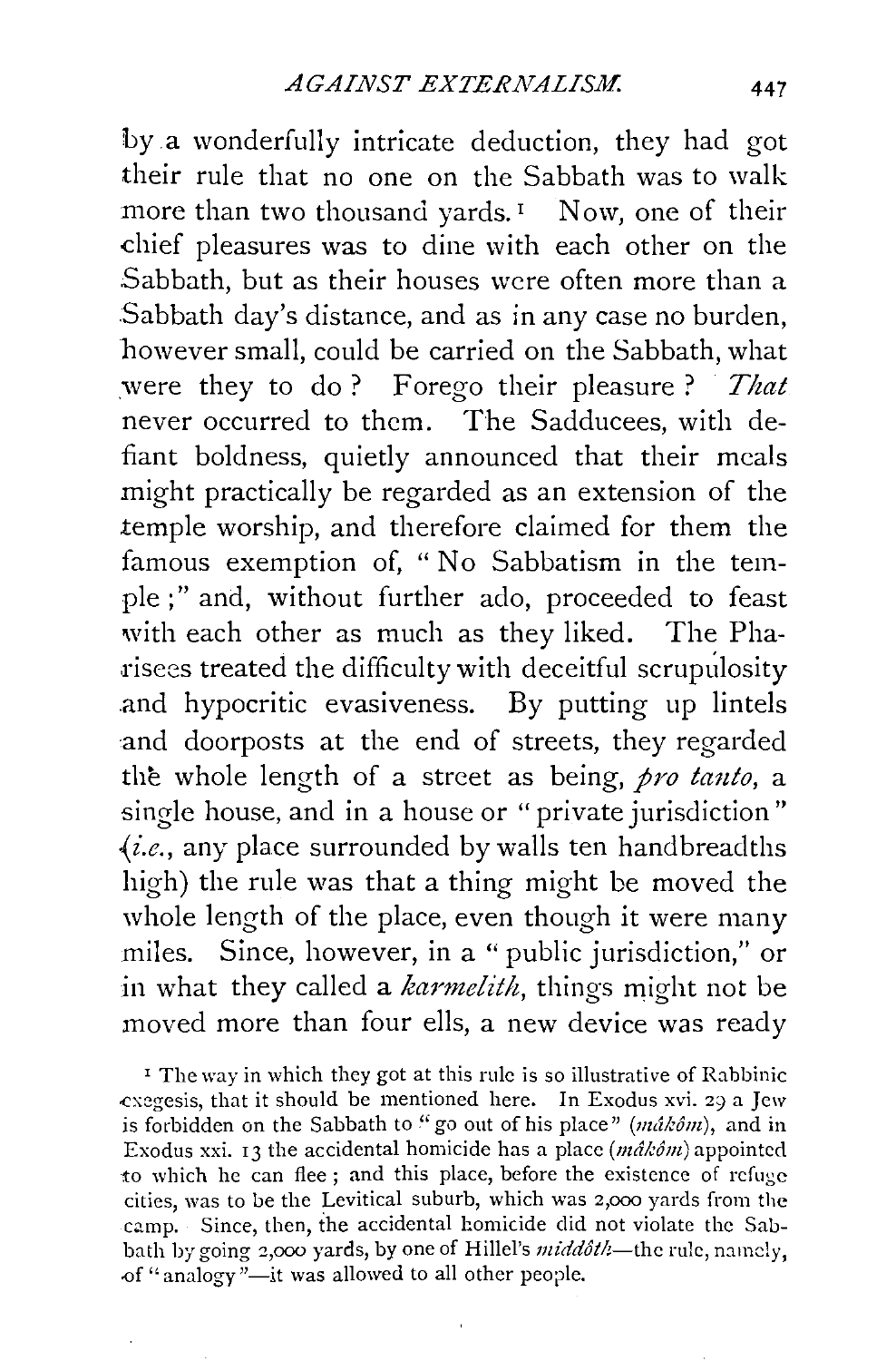at hand for them. " Every man," they said, '' has got four ells in which he may move things;" and so, though he would be "guilty of death" if he moved a thing *five* ells in such places, he might carry it four ells, and then give it to a neighbour, who should carry it four ells more, and so on, for a hundred miles, if necessary. By a judicious application of such rules the Pharisees were naturally able to dine together on the Sabbath as much as they liked. Thus literally did they justify our Lord's reproach, that they laid on men's shoulders burdens grievous to be borne, but would not themselves touch those burdens with one of their fingers.

Ludicrous stories are told of the wretched hypocrisies produced by the survival of these follies down to the present day. In Safed, for instance, Dr. Thomson tells us that since the town is unwalled, and since anything, even to a pocket-handkerchief, is in the Sabbatic point of view "a burden," it would be unlawful for any of the Jews to carry a pockethandkerchief in the streets on Sunday; just as in London it used to be quite common down to a very recent time, and perhaps is so now, for Jews on the Sabbath to wear the pocket-handkerchief tied round the knee *as though it were a garter,* by which device it ceases to be a burden. At Safed the little difficulty is got over by tying strings on poles at the end of the streets, which strings are conventionally regarded as walls, and by virtue of these strings the pockethandkerchief may be carried in the pocket without violating the Sabbath, or incurring the penalty of being stoned to death! Thus fortified by a fictitious wall against an imaginary sacrilege, the Jew can walk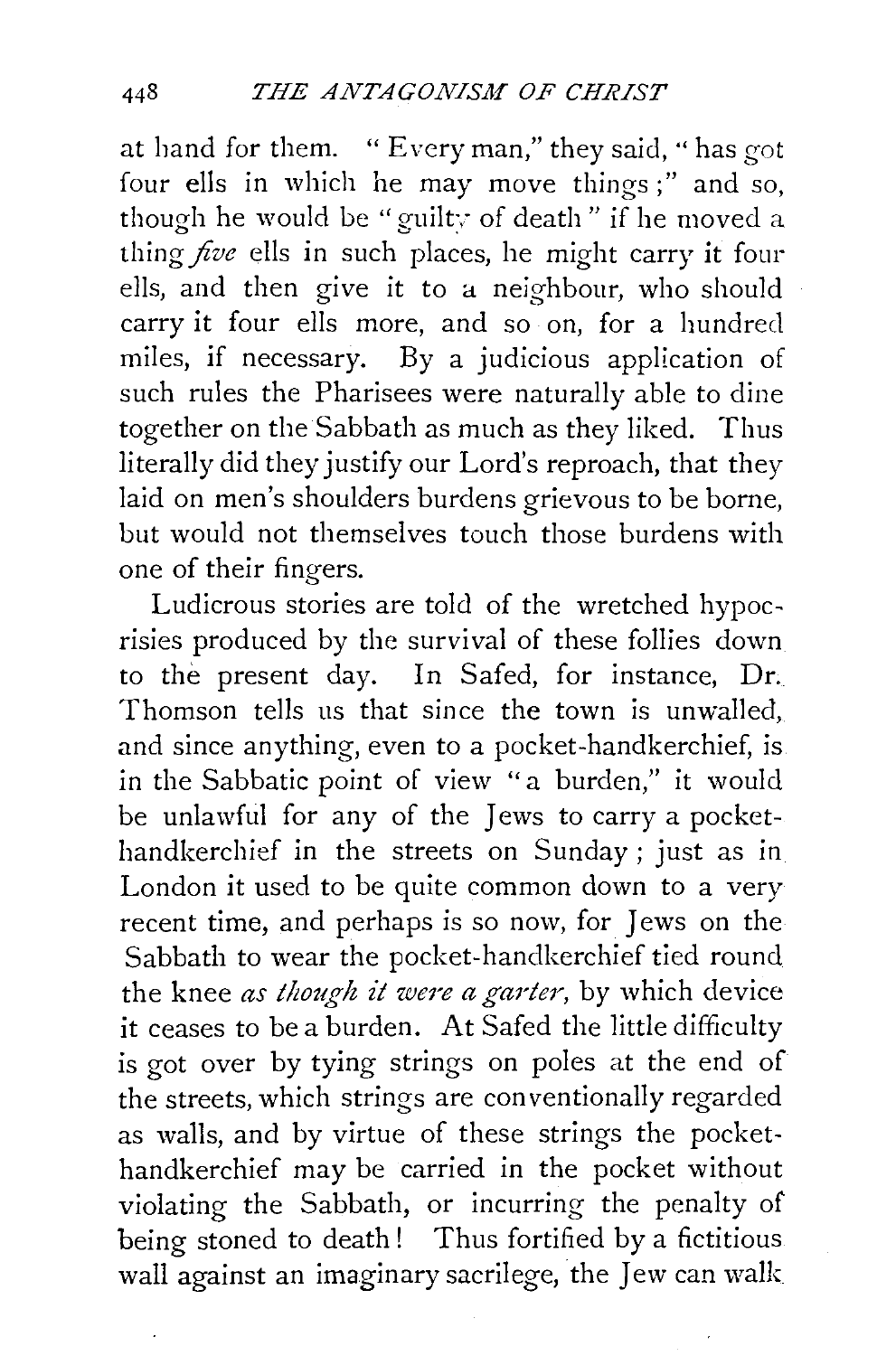securely *within* the limits of Safed, but not *beyond* it. On one occasion, however, in walking with Dr. Thomson, a Jew, armed with his pocket-handkerchief, found that the string at the end of the street had. fallen. Was he then disturbed in conscience by the discovery that, however unwittingly, he had violated the oral law ? Not at all. The wall was down ; he could therefore pursue his walk over and beyond the limits of Safed, for he had not passed the wall !

Similarly, Dr. McCaul tells us that he once saw a Jew give a copper to a beggar on a Sunday. The Talmudists immediately attacked him for profaning the Sabbath. His ready reply was that it was quite by accident, or through mere forgetfulness, that he was carrying the coin in his pocket, and he only gave it to the beggar in order to get rid of it *because* it was the Sabbath.

Strange that puerilities so monstrous should for so • many centuries have been identified with religious observance. Yet the Talmud is full of them.

Thus it is forbidden to move a corpse on the Sabbath, but not to carry bread from one spot to another. All, therefore, that need be done is to put a piece of bread on the corpse, and, under pretence of taking it again, adroitly to draw the corpse along the floor. <sup>1</sup>

Again, R. Meir pretended that by subtle inferences he could change things unclean by the Mosaic law into things clean, and *vice versâ*.<sup>2</sup> Nay, he held

I Several such ruses are found in Shabbath, f. 30, 2; f. 117, 2, &c. (Chiarini, *Theorie du Judaisme*, i. 266.) The necessity of removing a corpse at once was an Halachah inferred from the special instance mentioned in Deut. xxi. 23.

<sup>&</sup>lt;sup>2</sup> Erûbhîn, 13, 2; Sanhedrin, 17, 1. VOL. V  $3^{\circ}$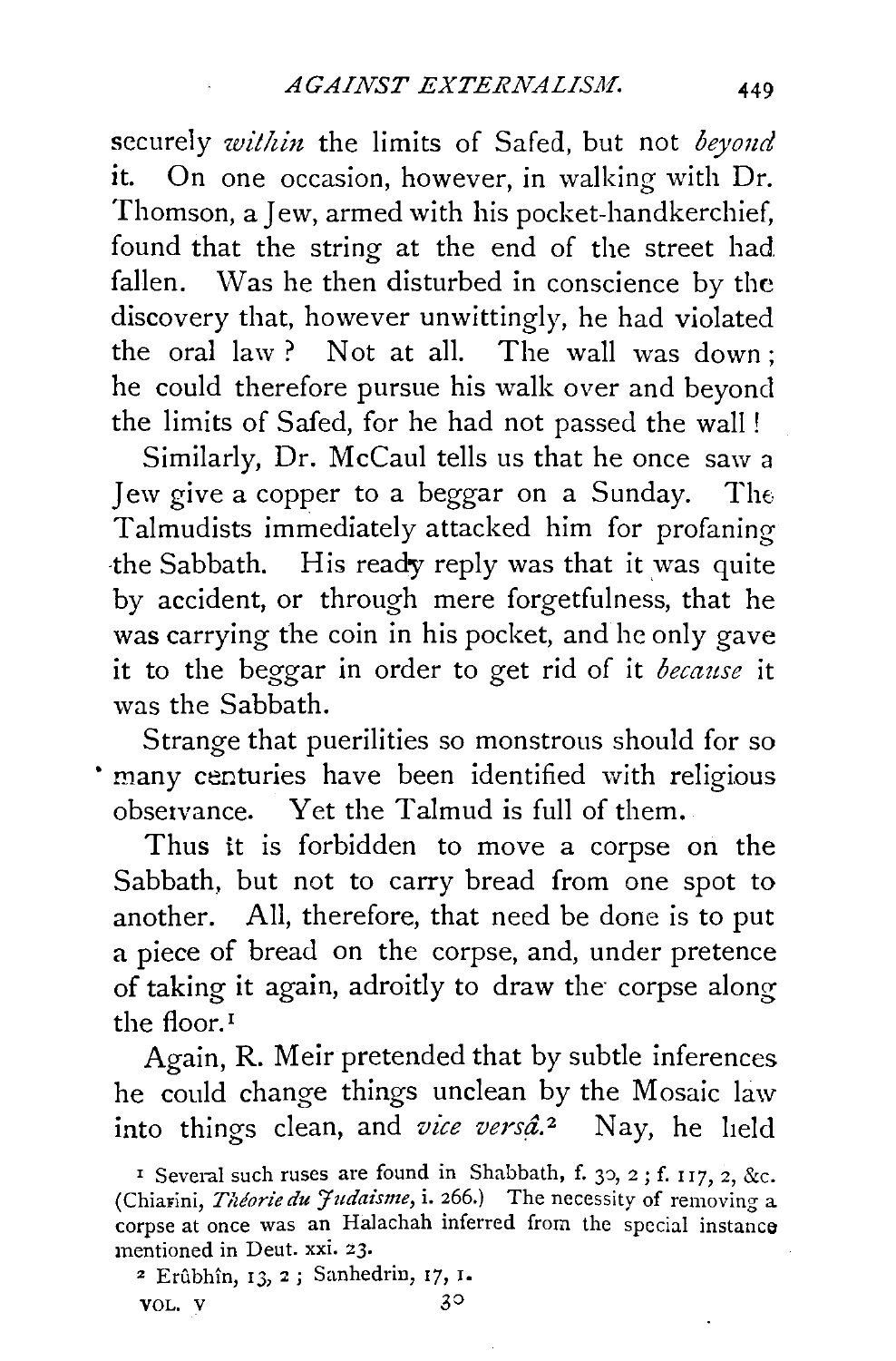that a man was not fit to be elected a Sanhedrist unless he could do this in spite of the letter of the law.

A hide must not be salted on the Sabbath, but it is lawful to salt meat for roasting on the top of the hide. " A little meat is salted on one part, and then another on another part, till the whole hide is salted."

If a beast is dying, a Jew must not kill it on the Sabbath merely *because* it is dying. . But if he can eat as much of its flesh as the size of an olive, he may then kill it, because he can make believe that he did so for necessary purposes of food.

A man may not buy on the Sabbath, but he may go to a shopkeeper and say, " Give me this or that." He may then call and pay for it on the next day.

It would be tedious and needless to adduce more of the many similar instances which prove the utter hypocrisy of the Pharisaic system. Can any one say that these evasions were one bit less childish than those of the heathen, who chalked over the black spots on the nominally white oxen which they offered. to the gods?

But it was only when similar principles of interpretation and inference were applied to subjects of grave moral import that the mischievous results of the whole system became most glaringly apparent. Our Lord adduced one instance in which the sacerdotal greed and vanity which regulated the Corban were applied to rob parents of the support and honour due to them from their children; and He alluded to the strange perversion which had made the Mosaic law seem to teach hatred of our enemies, and to the laxity introduced by Halachists of